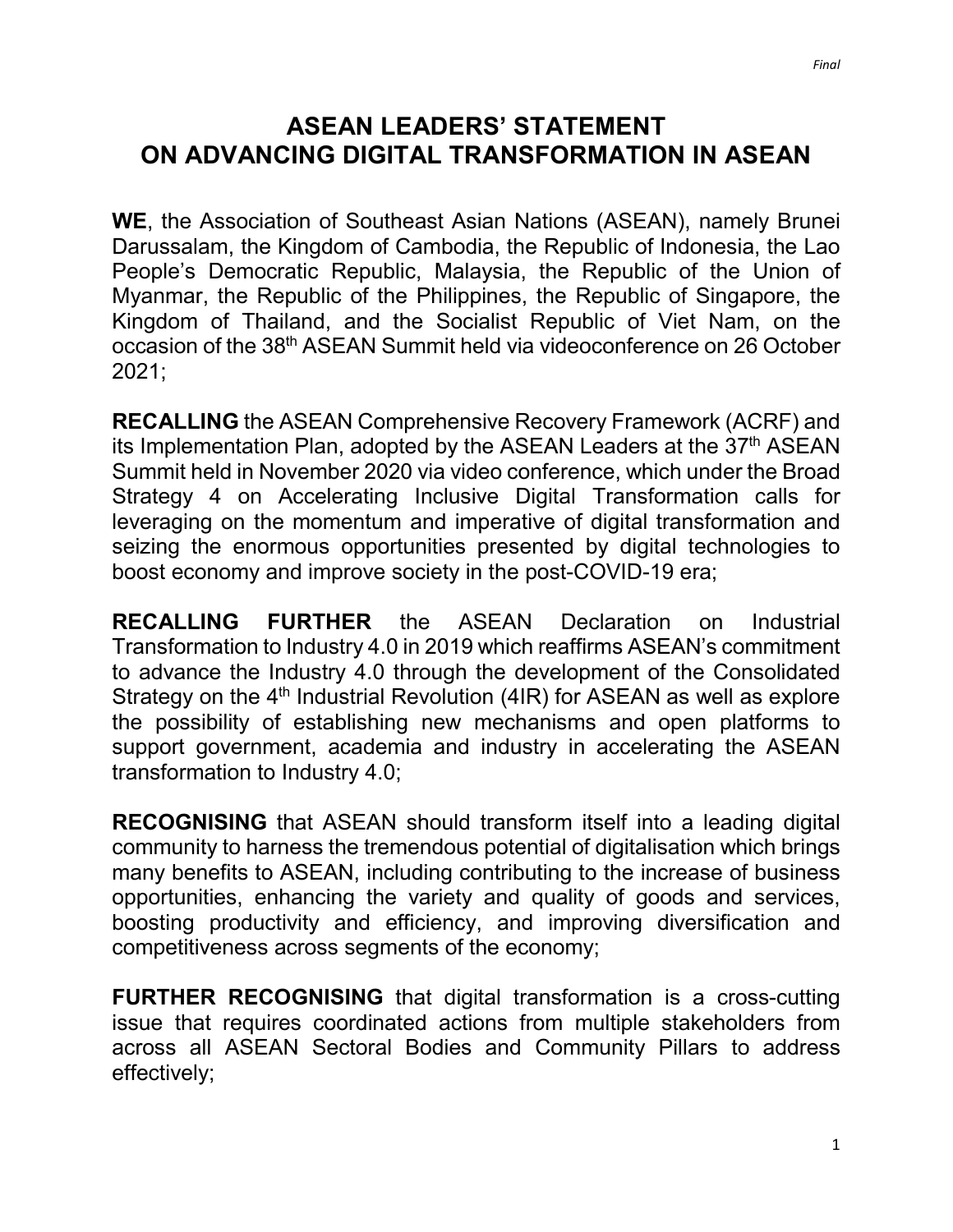**COGNISANT** of the challenges in implementing digital transformation in ASEAN and unlocking its full benefits such as the existing digital divide within the region, the increase of cyber threats, the need to build trust within ASEAN Member States to further enhance digital integration and connectivity, and the overwhelming speed and scale of changes that expose many government policies and regulatory gaps;

**RECALLING** the ASEAN Leaders' Statement on Cybersecurity Cooperation adopted at the 32<sup>nd</sup> ASEAN Summit in Singapore which called for closer cooperation and coordination among ASEAN Member States on Cybersecurity Policy Development and capacity building initiatives, the promotion of voluntary, non-binding cyber norms, as well as the development of a peaceful, secure and resilient rules-based cyberspace to realise the vision of a peaceful, secure and resilient regional cyberspace that serves as an enabler of economic progress, enhanced regional connectivity and betterment of living standards for all;

**NOTING** that various ASEAN sectoral fora have called for greater support for digital transformation including through the ACRF (2020), ASEAN Digital Masterplan (2021-2025), ASEAN Digital Integration Framework Action Plan (2019-2025), ASEAN Agreement on Electronic Commerce, (2019), ASEAN ICT Master Plan 2020, Master Plan on ASEAN Connectivity (MPAC) 2025 and the Consolidated Strategy on 4IR for ASEAN to be adopted in 2021;

**RE-EMPHASISING** the need to synergise relevant undertakings across ASEAN Sectoral Bodies and Community Pillars to avoid duplication of efforts, while ensuring that existing and future initiatives in advancing digital transformation are coordinated and streamlined;

**ACKNOWLEDGING** the work done to foster greater regional digital transformation cooperation and capacity building efforts by various regional platforms such as ASEAN Digital Ministers' Meeting (ADGMIN), ASEAN Economic Ministers' Meeting (AEM), ASEAN Ministerial Conference on Cybersecurity, ASEAN Regional Forum Inter-Sessional Meeting on Security of and in the Use of Information and Communication Technologies (ARF ISM on ICTs Security), ASEAN Cybersecurity Coordinating Committee (ASEAN Cyber-CC), ASEAN Network Security Action Council (ANSAC), and other ASEAN sectoral fora, where relevant;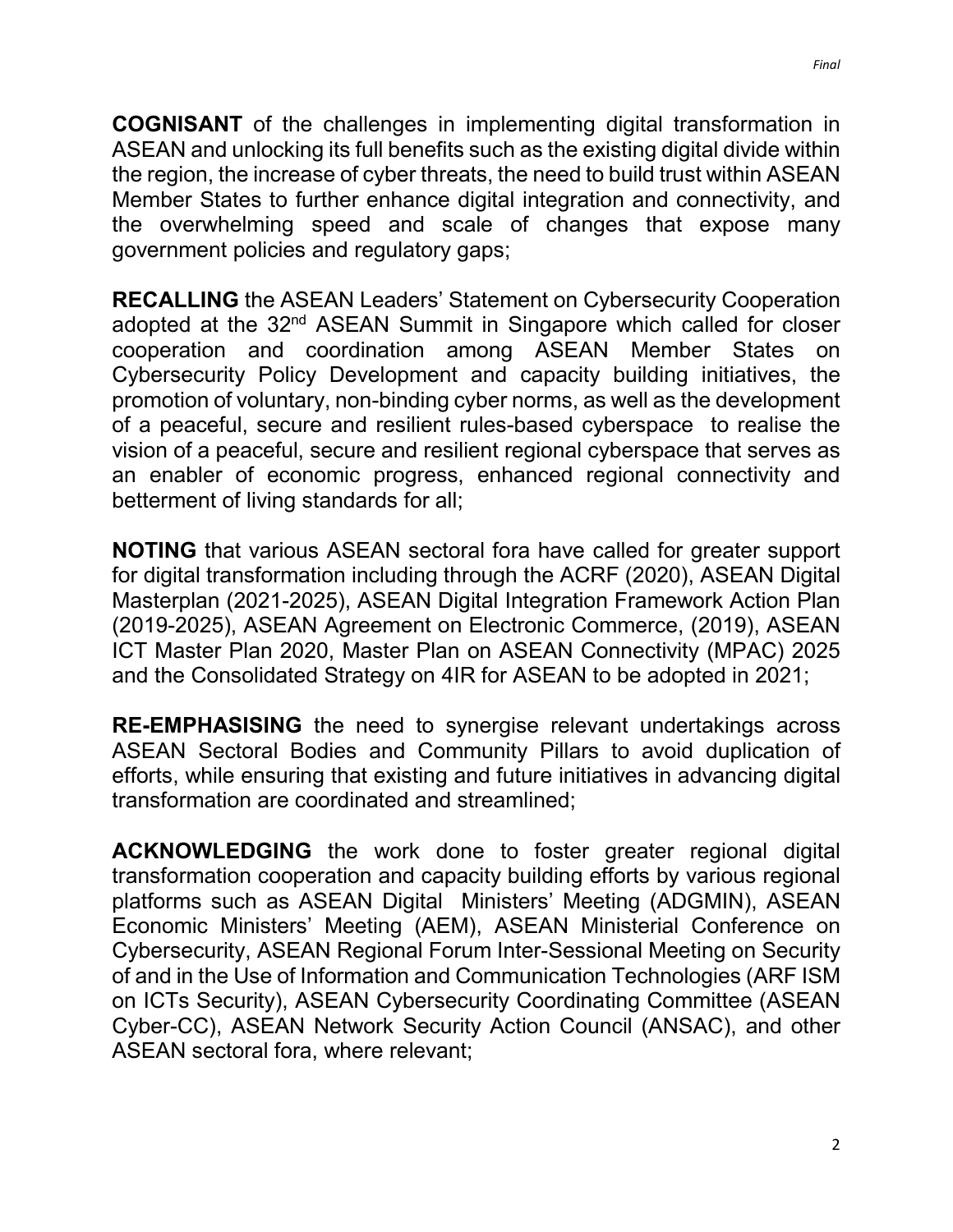**TAKING NOTE** of the initiatives to advance digital transformation under other multilateral fora, including the United Nations:

## **DO HEREBY AGREE TO**

**DEEPEN COOPERATION** across ASEAN Sectoral Bodies and Community Pillars for a strategic and holistic coordinated approach to enable inclusive and accelerated digital transformation to drive the post-COVID-19 pandemic recovery and build long-term resilience against future challenges and crises, including through implementation of the ACRF, the Consolidated Strategy on the Fourth Industrial Revolution (4IR) for ASEAN, Bandar Seri Begawan Roadmap: An ASEAN Digital Transformation Agenda to Accelerate ASEAN's Economic Recovery and Digital Economy Integration, the ASEAN Digital Integration Framework Action Plan (2019-2025), the ASEAN Agreement on E-Commerce, the ASEAN Digital Masterplan 2025, the MPAC 2025, as well as leverage on the ASEAN Smart Cities Network (ASCN) to promote smart and sustainable urban development;

**REINFORCE** cybersecurity cooperation and capacity building under the coordination of the ASEAN Cyber-CC to advance the continued development of a secure, resilient, interoperable and rules-based cyber space as a key component of digital transformation, by encouraging policy coherence across the sectors, strengthening ASEAN centrality in the region's cybersecurity architecture, and enhancing alignment of regional cybersecurity policy;

**DEEPEN** the commitment to promote quality, accessibility and affordability of digital connectivity in ASEAN, enabled by interoperability, which is critical for establishing a leading and competitive digital economy;

**IMPLEMENT** the ASEAN Digital Masterplan 2025 and its vision for ASEAN as a leading digital community and economic bloc, powered by secure and transformative digital services, technologies and ecosystem, through the complementary efforts of governments, regulators, and market players;

**STRENGTHEN** regional digital integration and transformation by commencing negotiations for an ASEAN Digital Economy Framework Agreement by 2025 under the coordination of the ASEAN Economic Community (AEC) Council, for a coherent, harmonised, and rules-based approach to progress ASEAN's cooperation in the digital ecosystem;